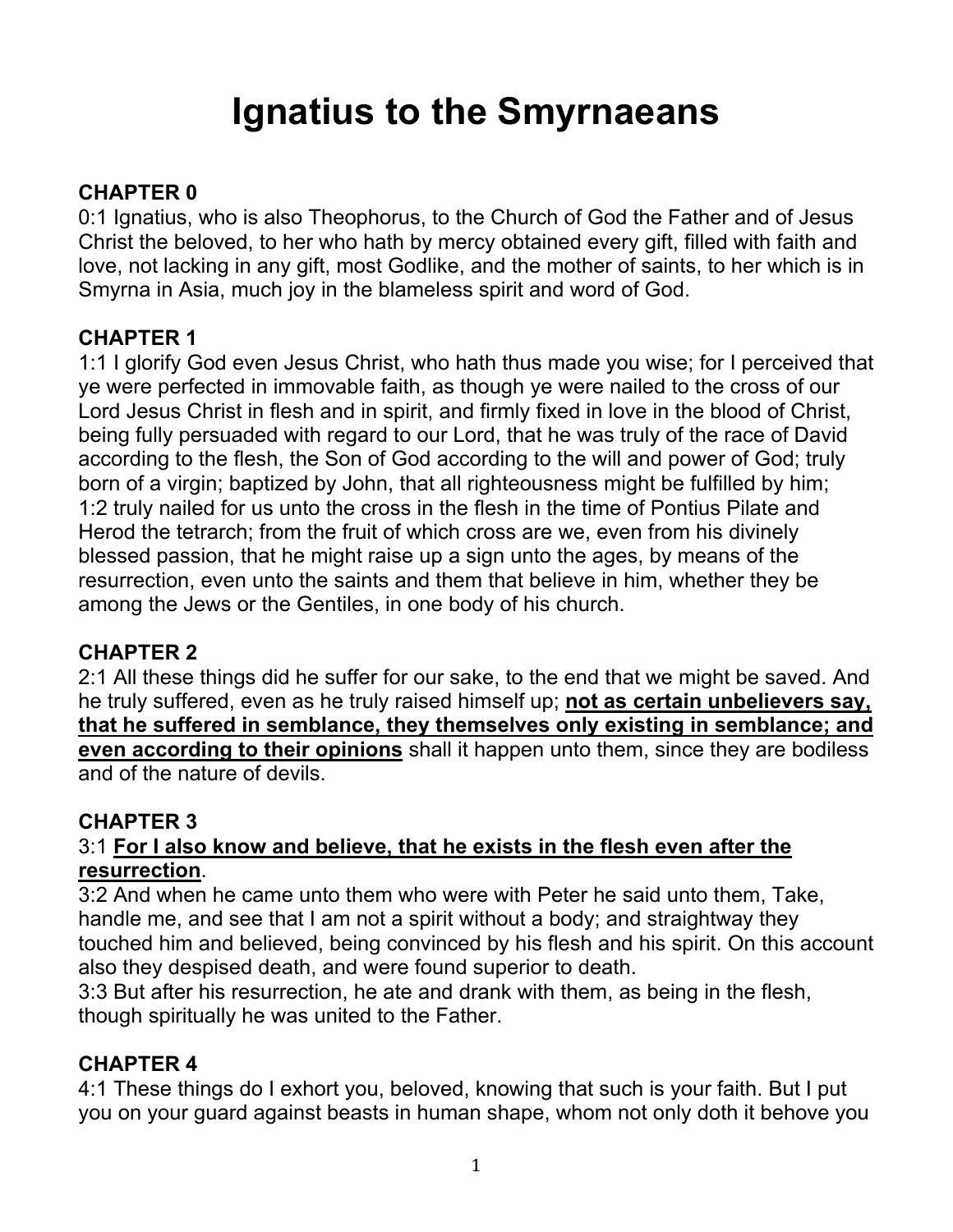not to receive, but, if it is possible, not even to meet. But only pray for them, if by any means they may repent; and this is difficult, but it is in the power of Jesus Christ, our true life.

4:2 **For if these things were done by our Lord only in appearance, then in appearance only am I bound**. And why have I given myself up unto death, to fire, to sword, to wild beasts? but nearness to the sword is nearness to God; to be among the wild beasts is to be in the arms of God; only let it be in the name of Jesus Christ. I endure all things that I may suffer together with him, since he who became perfect man strengtheneth me.

# **CHAPTER 5**

5:1 **Whom some in ignorance deny, but have rather been denied of him, being advocates of death rather than of the truth**. Whom the prophets have not convinced, nor the law of Moses, nor until now the gospel, nor the sufferings which each of us severally have endured;

5:2 for of a truth they think that our sufferings also are in appearance. For how doth a man benefit me, if he praise me but blasphemeth my Lord, not confessing that he lived in the flesh? But he who confesseth not this, hath denied him completely, being dead while he liveth.

5:3 But it hath not seemed good unto me to write their names, which are those of unbelievers; but may it not even happen unto me to remember them, until they repent of their errors with regard to the passion, which is our resurrection.

# **CHAPTER 6**

6:1 Let no man be deceived. Even the heavenly things, and the glory of the angels, and the principalities, both visible and invisible, if they believe not on the blood of Christ, for them also is there condemnation. Let him who receiveth it, receive it in reality. Let not high place puff up any man. For the whole matter is faith and love, to which there is nothing preferable.

6:2 Consider those who hold heretical opinions with regard to the grace of Jesus Christ which hath come unto us, how opposite they are to the mind of God. They have no care for love, nor concerning the widow, nor concerning the orphan, nor concerning the afflicted, nor concerning him who is bound or loosed, nor concerning him who is hungry or thirsty. They refrain from the eucharist and from prayer, because they do not confess that the eucharist is the flesh of our Saviour Jesus Christ, which suffered for our sins, and which the Father of his goodness raised up. **CHAPTER 7**

# 7:1 They, therefore, who speak against the gift of God, die disputing. But it were better for them to love, that they might also rise again.

7:2 It is, therefore, proper to abstain from such, and not to speak concerning them, either in private or in public; but to attend to the prophets, and especially to the gospel, in which the passion hath been revealed unto us, and the resurrection hath been perfected.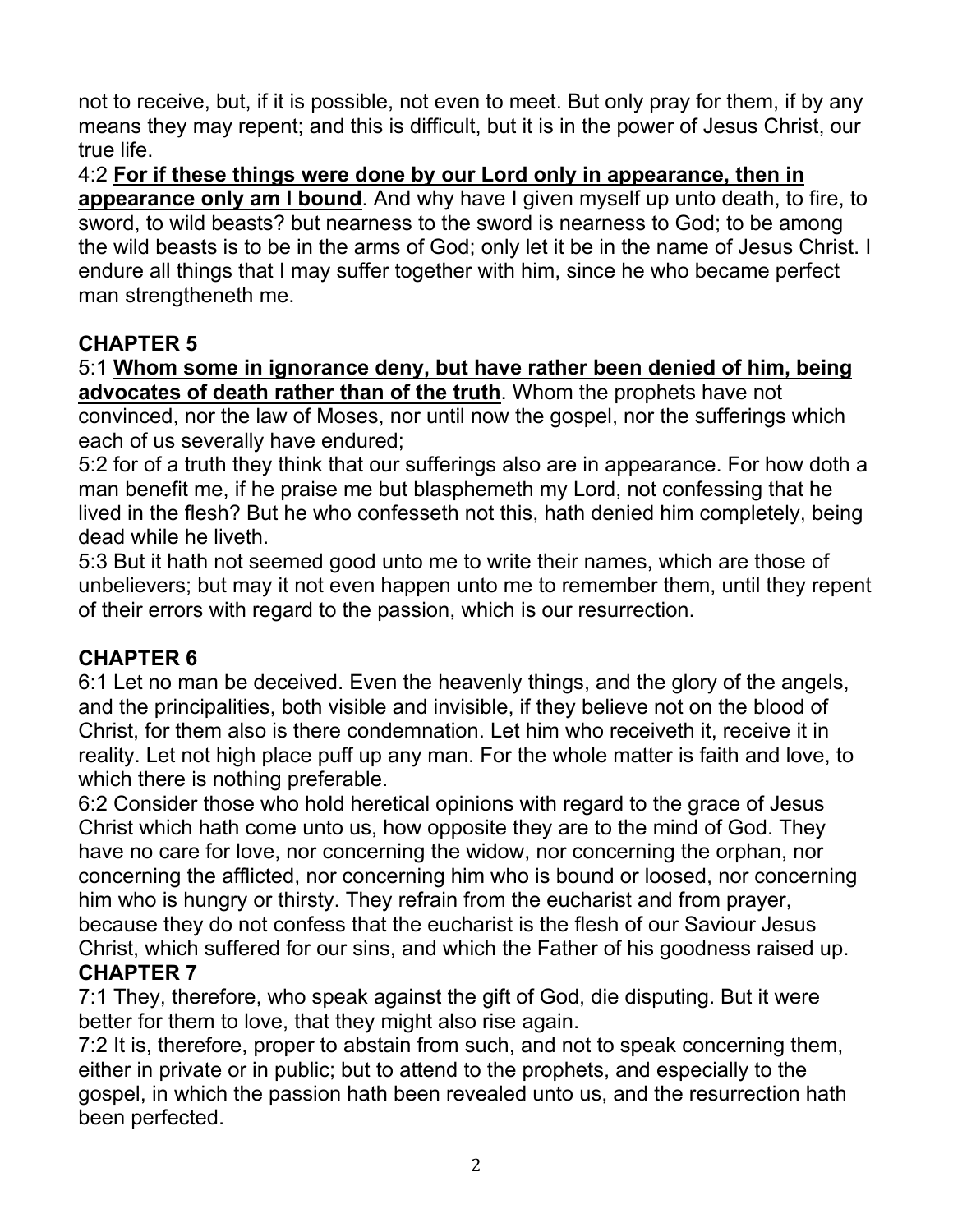# **CHAPTER 8**

8:1 But avoid divisions, as being the beginning of evils. Do ye all follow the bishop, as Jesus Christ doth the Father; and follow the presbyters as the apostles; and have respect unto the deacons as unto the commandment of God. Let no one, apart from the bishop, do any of the things that appertain unto the church. Let that eucharist alone be considered valid which is celebrated in the presence of the bishop, or of him to whom he shall have entrusted it.

8:2 Wherever the bishop appear, there let the multitude be; even as wherever Christ Jesus is, there is the Catholic Church. It is not lawful either to baptize, or to hold a love-feast without the consent of the bishop; but whatsoever he shall approve of, that also is well pleasing unto God, to the end that whatever is done may be safe and sure.

# **CHAPTER 9**

9:1 It is reasonable for the future to be vigilant, and while we have yet time, to repent unto God. It is well to honour God and the bishop; he who honoureth the bishop, is honoured of God; he who doeth anything without the knowledge of the bishop, serveth the devil.

9:2 Let all things, therefore, abound unto you in grace, for ye are worthy. Ye have refreshed me in all things, and Jesus Christ hath refreshed you. Ye have loved me both when absent and present. May God requite you, through whom, by enduring all things, ye shall attain unto him.

# **CHAPTER 10**

10:1 Ye have done well in that ye have received as servants of Christ, who is God, Philo and Rheus Agathopus, who have followed me for the sake of God; who also return thanks unto the Lord in your behalf, because ye have refreshed them in every way. Nothing shall be lost unto you.

10:2 My spirit is given for yours, and my bonds, which ye have not despised, nor have been ashamed of them; nor shall the perfect faith, even Jesus Christ, be ashamed of you.

# **CHAPTER 11**

11:1 Your prayer hath come unto the Church which is at Antioch in Syria, whence I salute all, being bound with the most godlike bonds, not being worthy to be from thence, being the last of them. But according to his will, I was thought worthy, not from any merit of which I am conscious, but of the grace of God, which I pray may be given unto me in perfection, that, by means of your prayer, I may attain unto God. 11:2 In order, therefore, that your work may be perfect, both on earth and in heaven, it is fitting, for the honour of God, that your church should elect a divine ambassador, who, when he has come unto Syria, may congratulate them that they are at peace, and have received their proper greatness, and that their own governing body has been restored to them.